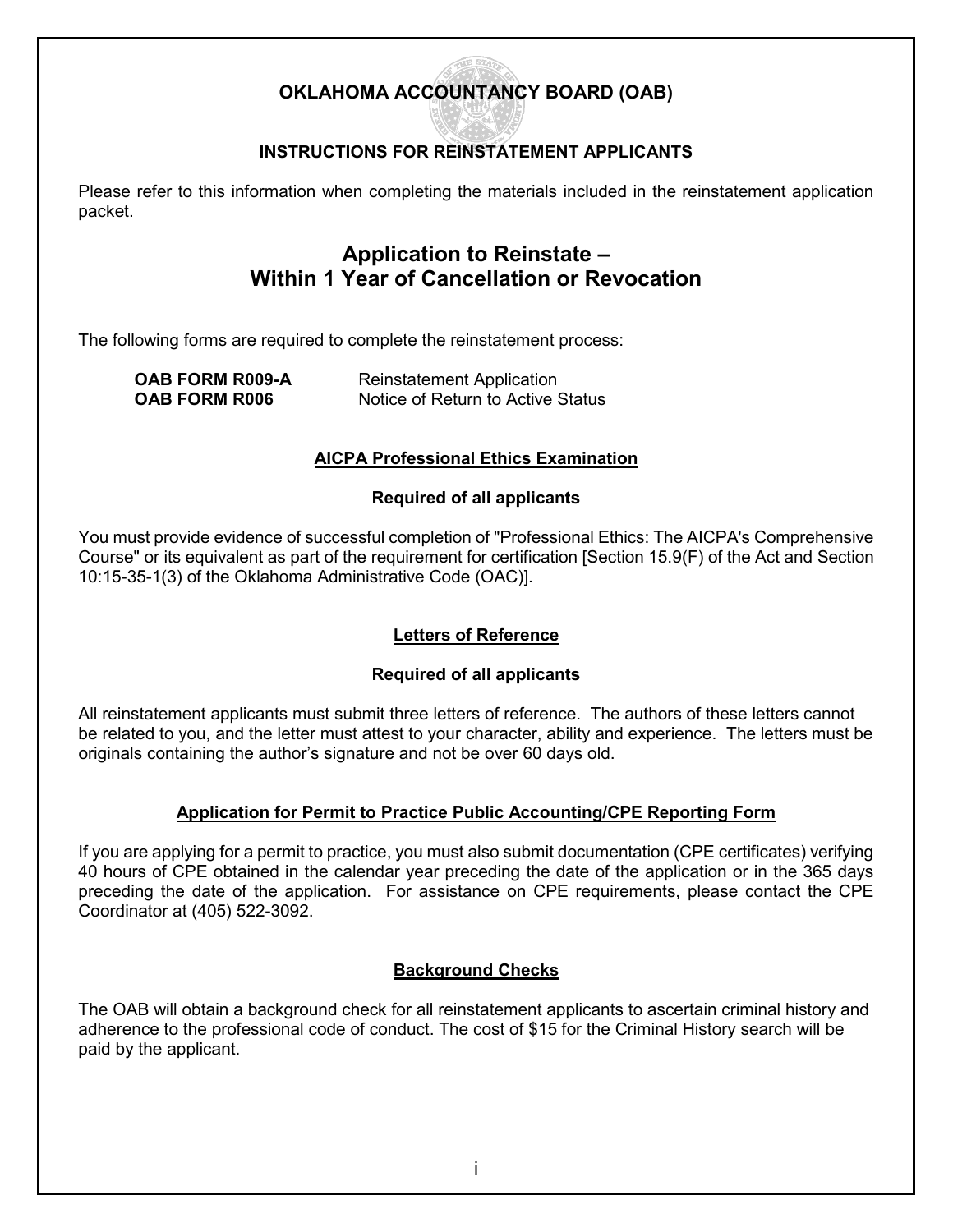## **Permit to Practice Public Accounting**

### **Required of Applicants Who Practice Public Accounting in Oklahoma**

If you are practicing public accounting in Oklahoma or come into Oklahoma to serve clients from out of state, you are required by law to hold a permit to practice public accounting, unless you are entering the state under the substantial equivalency provisions of Section 15.12A of the Act. This also includes certified staff accountants employed by public accounting firms.

If you are not practicing public accounting, you are not required to apply for a permit but you are required to report CPE pursuant to Section 10:15-30-5. Permits to practice must be renewed annually as they expire on the last day of the registrant's birth month.

### **Ethics Examination FAQs**

*Am I required to complete an ethics examination?* All applications for reinstatement of certificates and licenses must provide evidence of successful completion of the AICPA's comprehensive ethics examination self-study course or its equivalent as determined by the OAB.

*Is there a specific ethics examination that must be taken?* The OAB will accept the AICPA's self-study course entitled "Professional Ethics: The AICPA's Comprehensive Course." A substitute course may be acceptable to the OAB as well. OAB policy requires that an equivalent ethics examination course be a minimum of 8 hours in length to be considered. Sufficient information would need to be submitted to the OAB for it to determine whether the alternative course is equivalent in content to the AICPA course.

*What determines "successful completion" of the ethics examination?* OAB policy establishes a minimum score of 90% for successful completion of the AICPA ethics examination or its equivalent.

*What if I took the AICPA's Ethics Examination several years ago? Do I have to take it again?* You do not have to take the exam again if you can submit sufficient documentation to show you successfully completed the exam (score of 90% or above).

### *What is the process for meeting the ethics examination requirement?*

- Ordering "Professional Ethics: The AICPA's Comprehensive Course" is ordered through www.aicpastore.com and is available as a text book or online.
- Grading If you pass the examination with a score of at least 90%, you will be sent by e-mail a PDF file of your certificate of completion.

*What if I don't pass the ethics examination the first time I take it? Will I be allowed to re-take it?* Yes. You may take the examination using the online grading system up to three times. If you still have not passed, you may continue to re-take the examination as many times as necessary, but you would not be able to take it online.

*Can I count the CPE credits for the Ethics Examination course toward the CPE requirements for my permit to practice?* Yes, if the course was taken during an applicable CPE compliance period. Like any other CPE course, it cannot be split between two different compliance periods.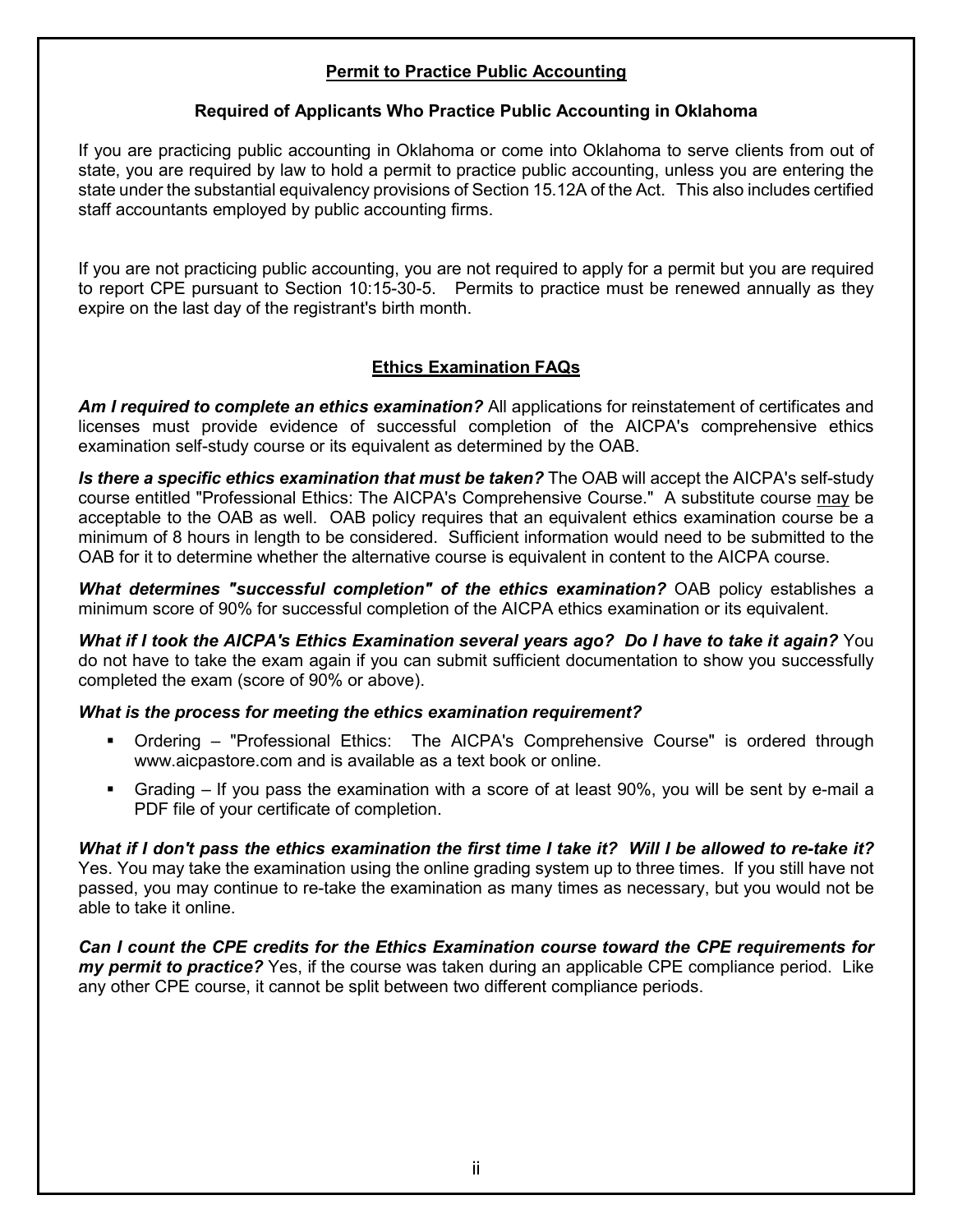

**Randall A. Ross, CPA Executive Director**

**OKLAHOMA ACCOUNTANCY BOARD 201 NW 63rd Street, Suite 210 Oklahoma City, OK 73116 Ph: (405) 521-2397 Fax: (405) 521-3118 www.ok.gov/oab**

# **APPLICATION TO REINSTATE CPA CERTIFICATE OR PA LICENSE WITHIN 1 YEAR OF CANCELLATION OR REVOCATION**

 $\Box$ 

 $\Box$ 

Certified Public Accountant Certificate No. \_\_\_\_\_\_\_\_\_Issued\_\_\_\_\_\_\_\_\_\_.

Public Accountant License No. \_\_\_\_\_\_\_\_\_\_Issued \_\_\_\_\_\_\_\_.

The Oklahoma Accountancy Act (Act) and Title 10 of the Oklahoma Administrative Code (OAC) set forth the conditions under which reinstatement may be granted.

### **INSTRUCTIONS**

Submit all forms to the Oklahoma Accountancy Board (OAB) together. Please refer to the schedule of fees on the last page of this application.

The applicant must be familiar with the Act and Title 10 of the OAC. The application must be typewritten or written in ink.

Failure to furnish all information required by this application or to furnish any additional information which might have a bearing on this application will be cause for denial of the application. Additional information may be required from the applicant at the discretion of the OAB.

### **PART I: INFORMATION OF RECORD – REQUIRED**

| 1. | Name on Certificate: <u>contract and a series of the series of the series of the series of the series of the series of the series of the series of the series of the series of the series of the series of the series of the ser</u> |  |  |
|----|--------------------------------------------------------------------------------------------------------------------------------------------------------------------------------------------------------------------------------------|--|--|
| 2. | Mailing Address: <u>With Mailing</u> Address: <u>With Mumber and Street</u><br>(City and State)<br>(Zip Code)                                                                                                                        |  |  |
| 3. |                                                                                                                                                                                                                                      |  |  |
| 4. | Primary Phone: ____________________<br>5.<br>Secondary Phone: _____________________                                                                                                                                                  |  |  |
| 6. |                                                                                                                                                                                                                                      |  |  |
| 8. | Are you a resident of the State of Oklahoma?<br>Yes  <br>No                                                                                                                                                                          |  |  |
| 9. | If your certificate/license is reinstated, do you plan to practice public accounting<br>in the State of Oklahoma?<br>Yes I<br>No.                                                                                                    |  |  |
|    | <b>10.</b> Are you affiliated with a public accounting firm engaging in the practice<br>of public accounting in the State of Oklahoma?<br>Yes l<br>No.                                                                               |  |  |
|    | <b>11.</b> If not Oklahoma, in what state do you hold your original certificate/license to practice?                                                                                                                                 |  |  |
|    | 1<br>OAB FORM R009-A<br>Rev. 7/2019                                                                                                                                                                                                  |  |  |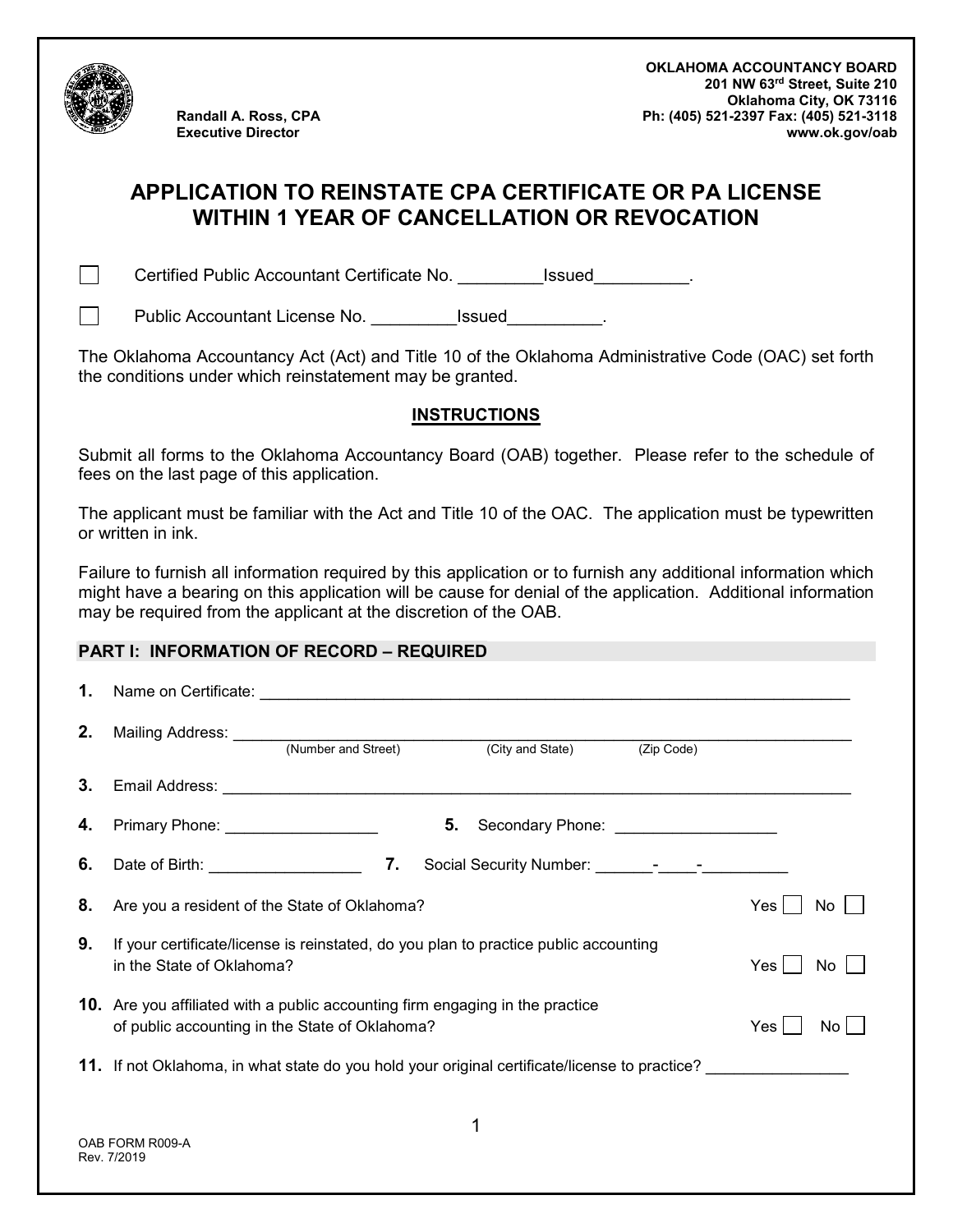|                                                   |                                                                  | Classification:     Public Accounting     Industry     Government/Educator                                                                                                                                                                                                                                                                       |                |                      |
|---------------------------------------------------|------------------------------------------------------------------|--------------------------------------------------------------------------------------------------------------------------------------------------------------------------------------------------------------------------------------------------------------------------------------------------------------------------------------------------|----------------|----------------------|
|                                                   |                                                                  | Role: Sole Proprietor   Partner   Shareholder   Member (LLC or PLLC)   Owner   Staff/Employee                                                                                                                                                                                                                                                    |                |                      |
|                                                   |                                                                  |                                                                                                                                                                                                                                                                                                                                                  |                |                      |
|                                                   |                                                                  |                                                                                                                                                                                                                                                                                                                                                  |                |                      |
|                                                   |                                                                  | City                                                                                                                                                                                                                                                                                                                                             | State          | Zip Code             |
|                                                   |                                                                  | Changes of employment, professional status or mailing address MUST be reported to the OAB within 30 days of the change.                                                                                                                                                                                                                          |                |                      |
|                                                   |                                                                  | <b>PART II: APPLICATION FOR PERMIT TO PRACTICE PUBLIC ACCOUNTING - REQUIRED</b>                                                                                                                                                                                                                                                                  |                |                      |
| 13.                                               | AICPA showing your score. Yes   No   (If 'No', skip to Part III) | I am applying for a permit to practice public accounting. I have completed with a score of 90% or above the<br>AICPA's Ethics Examination course entitled "Professional Ethics: The AICPA's Comprehensive Course" as part<br>of my reinstatement requirement. Attach a copy of the certificate of completion and/or the electronic page from the |                |                      |
|                                                   |                                                                  | My certificates of completion are attached. A minimum of 40 CPE credits are required to obtain a permit.                                                                                                                                                                                                                                         |                |                      |
| 14.                                               | I have completed _______ total CPE credits:                      |                                                                                                                                                                                                                                                                                                                                                  |                |                      |
| 15.                                               | Indicate appropriate compliance period:                          |                                                                                                                                                                                                                                                                                                                                                  |                |                      |
|                                                   |                                                                  | a. _________ All CPE credits were earned in the previous calendar year OR                                                                                                                                                                                                                                                                        |                |                      |
|                                                   |                                                                  | b. All CPE credits were earned in the 365-day period immediately preceding my application date.                                                                                                                                                                                                                                                  |                |                      |
|                                                   |                                                                  |                                                                                                                                                                                                                                                                                                                                                  |                |                      |
|                                                   | <b>PART III: ACCOUTING SERVICES PERFORMED - REQUIRED</b>         |                                                                                                                                                                                                                                                                                                                                                  |                |                      |
|                                                   |                                                                  | 16. Check all services associated with accounting work performed whether for an employer, the public, anyone<br>other than yourself, or non-compensated services for immediate family members.                                                                                                                                                   |                |                      |
|                                                   |                                                                  | Audits/Reviews Compilations Attest services Investment counseling Tax planning services                                                                                                                                                                                                                                                          |                |                      |
|                                                   |                                                                  | Tax return preparation $\Box$ Financial planning $\Box$ Bookkeeping $\Box$ Management advisory services                                                                                                                                                                                                                                          |                |                      |
|                                                   | engagements as a non-incorporated sole-proprietor.               | Note: You must notify the Oklahoma Accountancy Board (OAB) within thirty days if you perform any attest                                                                                                                                                                                                                                          |                |                      |
|                                                   | PART IV: CHRONOLOGICAL STATEMENT - REQUIRED                      |                                                                                                                                                                                                                                                                                                                                                  |                |                      |
| was not valid. (Use a separate sheet, if needed): |                                                                  | 17. Show below a complete statement of your time during the interim when your Oklahoma Certificate or License                                                                                                                                                                                                                                    |                |                      |
| <b>Inclusive Dates</b><br>(MM/YY)<br>From<br>To   | Employed by                                                      | Job Title/Postion                                                                                                                                                                                                                                                                                                                                | City and State | Public<br>Accounting |
| - Present                                         |                                                                  |                                                                                                                                                                                                                                                                                                                                                  |                | Y.<br>or<br>N        |
|                                                   |                                                                  |                                                                                                                                                                                                                                                                                                                                                  |                | N<br>or              |
|                                                   |                                                                  |                                                                                                                                                                                                                                                                                                                                                  |                | or N<br>Y            |
|                                                   |                                                                  |                                                                                                                                                                                                                                                                                                                                                  |                | Y or N               |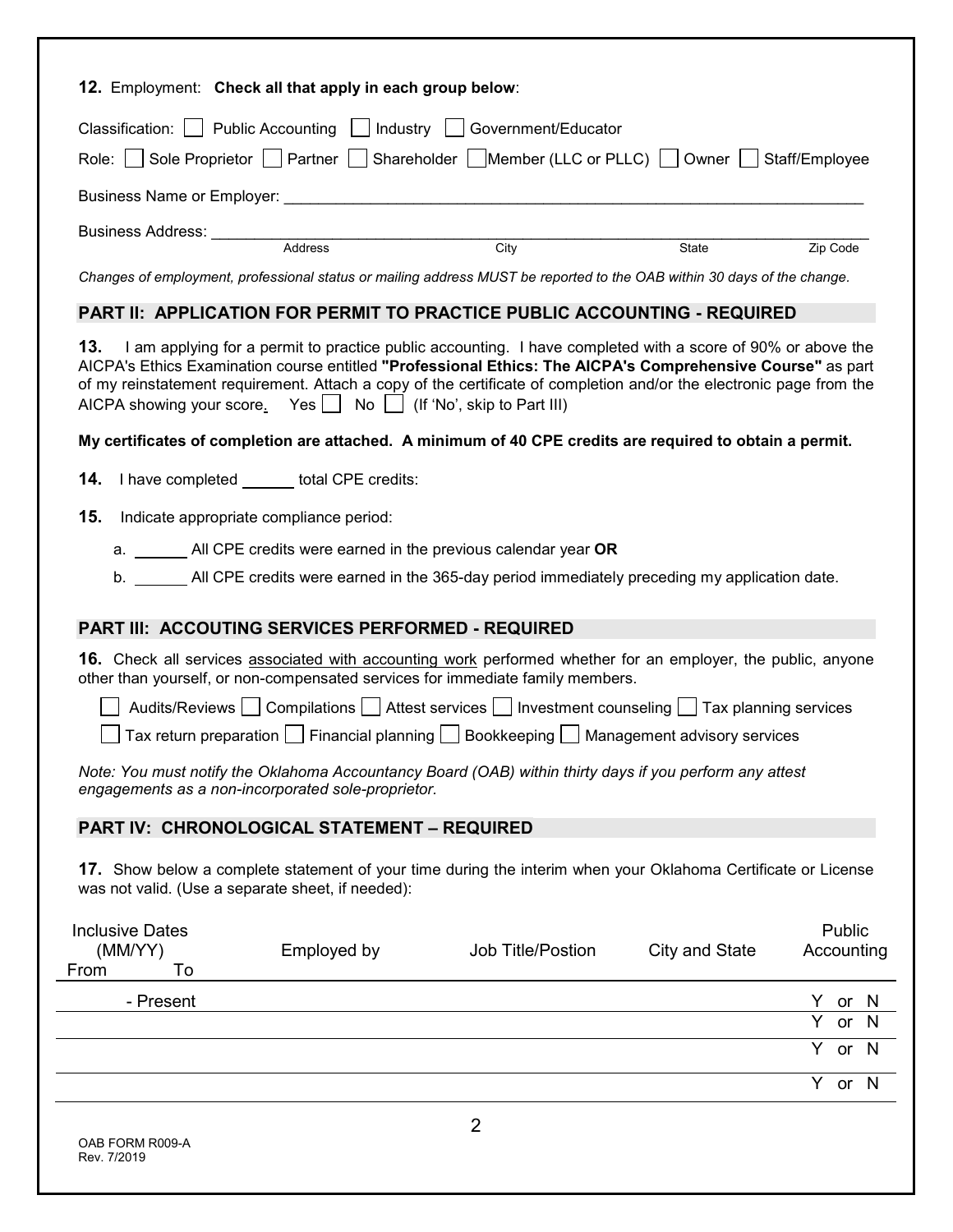### **PART V: ATTESTATION & SIGNATURE**

**You must submit with this application letters from three persons who are not related to you which attest to your character, ability and experience. These letters must be the originals and not be over 60 days old.**

- **18.** Have any of the following events **ever** occurred that have not been previously reported to the OAB: (1) have you been arrested; (2) have you been charged with a crime or are any charges against you pending at this time; (3) have you pled guilty or nolo contendere to any charge(s), (4) have you been convicted of a crime? Yes  $\Box$  No  $\Box$  If YES to any of these questions, attach a written explanation.
- **19.** Since your previous application or registration filed with the OAB, have you ever been disciplined or had a CPA certificate or PA license of any jurisdiction **(other than Oklahoma)** or foreign country cancelled, revoked or suspended and/or have you ever been refused licensing or renewal of a license or permit by any regulatory agency; or are any disciplinary actions pending at this time? Yes No **If 'Yes' to any of these questions**, attach a written explanation.
- **20.** Have you ever voluntarily surrendered your right to practice or been barred or suspended from practice by any Federal or State regulatory authority? Yes No **If 'Yes',** attach a written explanation.
- **21.** Other than Oklahoma, have you ever violated the laws or accountancy board rules in the state(s) in which you have held or now hold certificate(s)/license(s)? Yes  $\vert$  No  $\vert$  **If 'Yes'**, submit a written explanation.
- **22.** Have you ever had any professional credential cancelled, revoked, or suspended by enforcement action that has not been previously reported to the OAB?  $Yes \Box No \Box$  If 'Yes', attach a written explanation.

Please be aware that most information provided to the OAB is considered an open record and may be released, except where such release is specifically prohibited by the Oklahoma Accountancy Act, the Oklahoma Open Records Act, or the Federal Privacy Act.

I understand the OAB may obtain a background check as one method to ascertain criminal history and adherence to the professional code of conduct.

I hereby certify that the foregoing statements are true and correct and that I have not omitted or suppressed any information which might have a bearing on this application. I further certify that I have read the Act and Title 10 of the OAC, including Subchapter 39, the Rules of Professional Conduct, and I will comply with the provisions thereto.

 $\_$  , and the contribution of the contribution of  $\_$  . The contribution of  $\_$  , and  $\_$  , and  $\_$  , and  $\_$ 

Signature of Applicant **Date** Date of Applicant Date of Applicant Date of Applicant Date of Applicant Date of Applicant Date of Applicant Date of Applicant Date of Applicant Date of Applicant Date of Applicant Date of Appl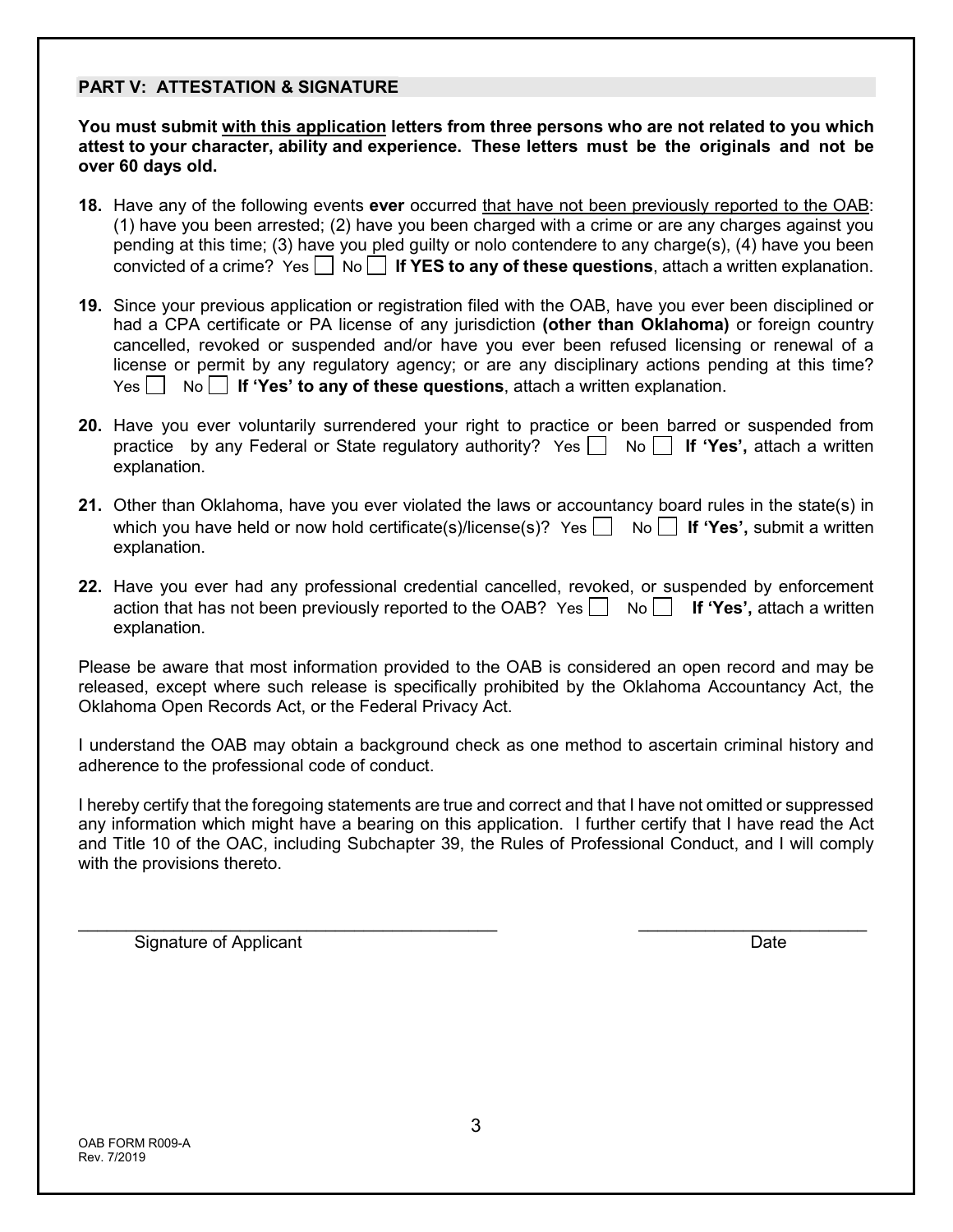## **PART VI: REINSTATEMENT FEE SCHEDULE**

The following fees are due with the application for reinstatement.

| <b>Application Fee</b>                  | \$125 (Non-refundable)           |
|-----------------------------------------|----------------------------------|
| <b>Registration Fee</b>                 | \$75 (\$50 if age 65 or older)   |
| *Late Fee                               | \$75 (\$50 if age 65 or older)   |
| <b>Criminal History Search</b>          | \$15                             |
| <b>Basic Fees Due</b>                   | \$290 (\$240 if age 65 or older) |
| Optional Fees: (mark if applicable)     |                                  |
| <b>Permit Fee</b>                       | \$125                            |
| <i>**</i> Duplicate Certificate/License | \$150                            |
| <b>Total Fees Enclosed</b>              | \$                               |

### **NOTES:**

- **\* A late fee is assessed if your Certificate or License was automatically revoked pursuant to the provisions of Section 15.14 of the Oklahoma Accountancy Act.**
- **\*\* A duplicate certificate/license will be issued only if the original document was previously surrendered to the Board.**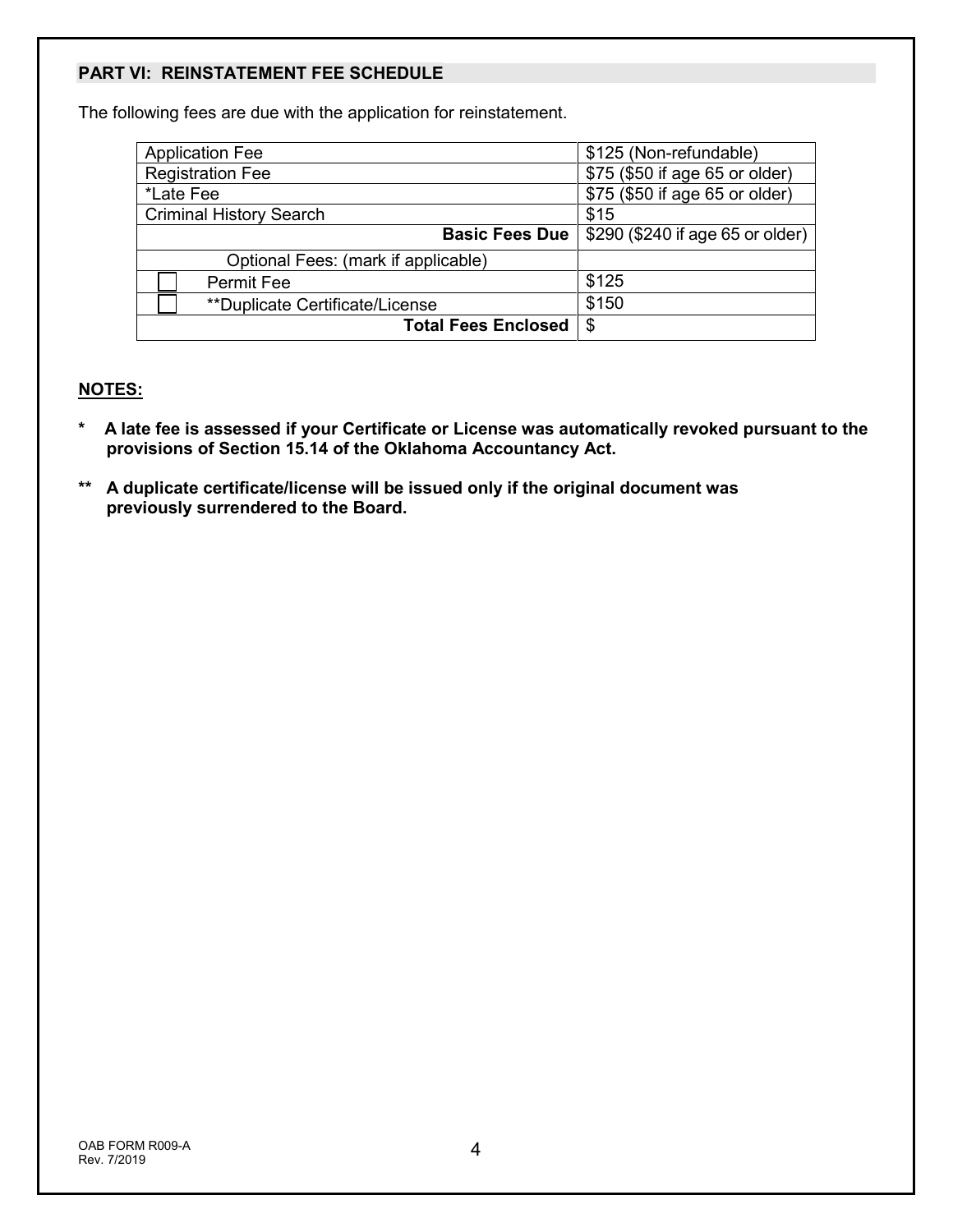

### **NOTIFICATION OF RETURN TO ACTIVE STATUS (RTAS) FOR CONTINUING PROFESSIONAL EDUCATION (CPE)**

| Cert/Lic No. | Name:  |
|--------------|--------|
| Phone #:     | Email: |

### **NOTICE OF RETURN TO ACTIVE STATUS:**

The effective date of my return to active status is: *(Date you began performing work associated with accounting or reinstated your CPA certificate)*

Employer: \_\_\_\_\_\_\_\_\_\_\_\_\_\_\_\_\_\_\_\_\_\_\_\_\_\_\_\_\_\_\_\_\_\_\_\_\_\_\_\_\_\_\_\_\_\_\_\_\_\_\_\_\_\_\_\_\_\_\_\_\_\_ Employer Address: \_\_\_\_\_\_\_\_\_\_\_\_\_\_\_\_\_\_\_\_\_\_\_\_\_\_\_\_\_\_\_\_\_\_\_\_\_\_\_\_\_\_\_\_\_\_\_\_\_\_\_\_\_\_\_\_\_\_\_\_\_\_

# **Return to Active Status requirements are outlined in Section 10:15-30-9 of the Oklahoma Administrative Code. Briefly summarized:**

 $\checkmark$  Registrants are required to complete 40 hours of CPE for each year CPE was not reported to the Board, either due to an exemption, revocation, or cancellation. Maximum - 120 hours.

\_\_\_\_\_\_\_\_\_\_\_\_\_\_\_\_\_\_\_\_\_\_\_\_\_\_\_\_\_\_\_\_\_\_\_\_\_\_\_\_\_\_\_\_\_\_\_\_\_\_\_\_\_\_\_\_\_\_\_\_\_\_

- $\checkmark$  40 hours of CPE are due within 60 days of the date of return to active status
- $\checkmark$  Remaining hours are due within one year of the date of return to active status
- $\checkmark$  4 hours of ethics must be earned if the registrant owes 120 hours of CPE
- $\checkmark$  2 hours of ethics must be earned if the registrant owes fewer than 120 hours of CPE
- $\checkmark$  Any CPE hours earned while exempt, revoked, or cancelled, during the preceding three years may be claimed

Signature: \_\_\_\_\_\_\_\_\_\_\_\_\_\_\_\_\_\_\_\_\_\_\_\_\_\_\_\_\_\_\_ Date: \_\_\_\_\_\_\_\_\_\_\_\_\_

**Please attach CPE documentation that you wish to apply towards your RTAS. Correspondence will be sent to you detailing your requirements for the Return to Active Status process. For additional information please contact Heather Grable, CPE Coordinator, at (405) 522-3089.**